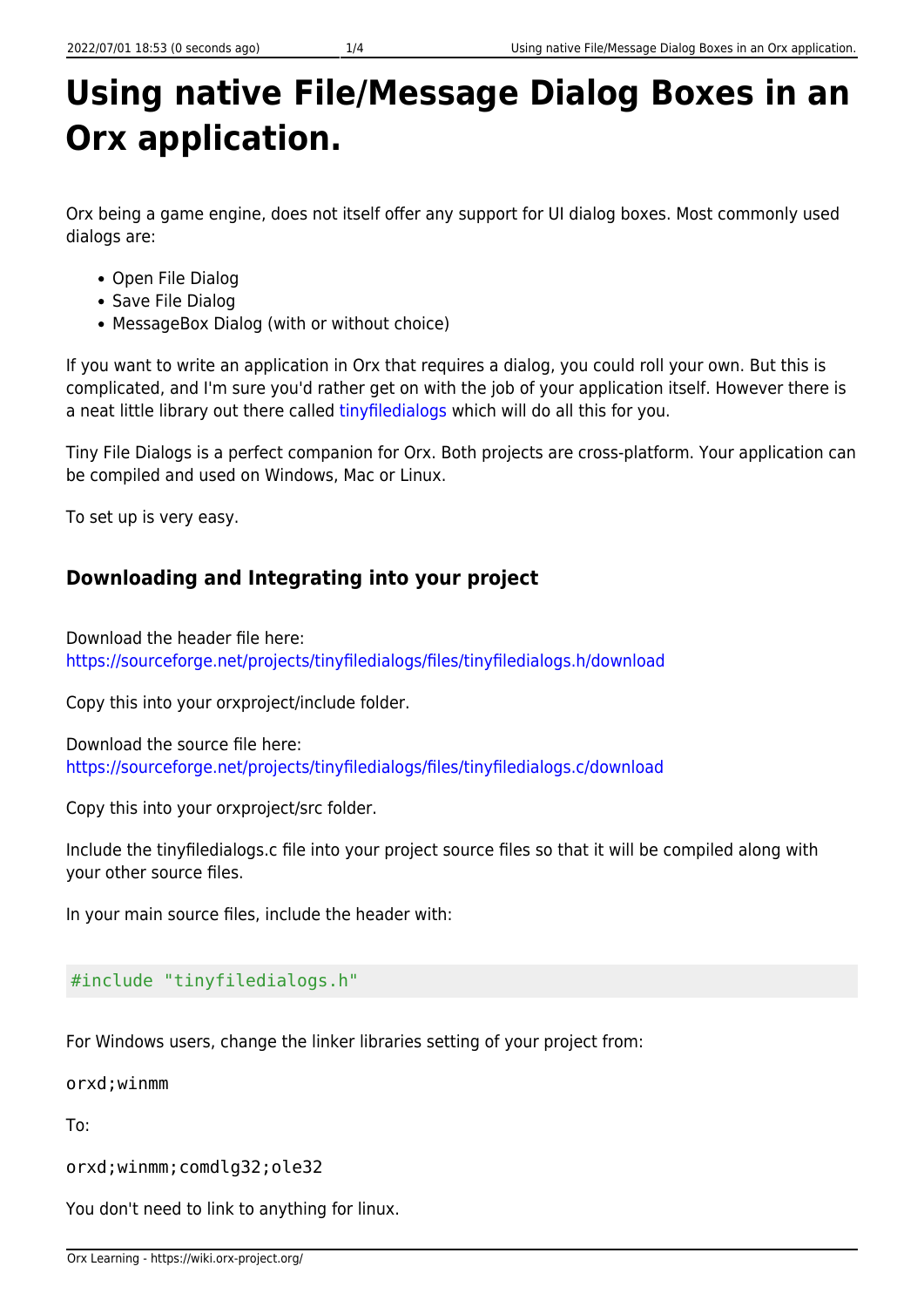### **Calling a Messagebox Dialog**

Message boxes or Message dialogs are used to inform the user that something has happened, or that they need to acknowledge something.

They can either have a single button to acknowledge or a choice of two or more buttons.

To display a "Yes/No" style message box use the following:

```
orxBOOL OpenQuitDialog(){
       orxBOOL choice = tinyfd messageBox (
               "Quit?",
               "Are you sure you want to quit?",
               "yesno",
               "question",
0 de 10 de 10 de 10 de 10 de 10 de 10 de 10 de 10 de 10 de 10 de 10 de 10 de 10 de 10 de 10 de 10 de 10 de 10 
        );
        return choice;
}
```
Compile and run. Hopefully when your Orx application loads, a message dialog box will appear. You can click yes or no, and the return value is returned from the function.

| A choice for you        |  |
|-------------------------|--|
| Please click yes or no. |  |
| No                      |  |

### **Calling an Open File Dialog**

An open file dialog allows you to browse the file system and select the filename (and path) of your file. It then returns this path and file as a string to your application.

You can use it like this:

```
const orxSTRING OpenFileDialog(){
    const orxSTRING openFileName;
     const int numberOfPatterns = 3;
    const orxSTRING filterPatterns[numberOfPatterns] = { "*.jpg", "*.png",
"*.gif" };
     const orxBOOL allowMultipleSelects = orxFALSE;
```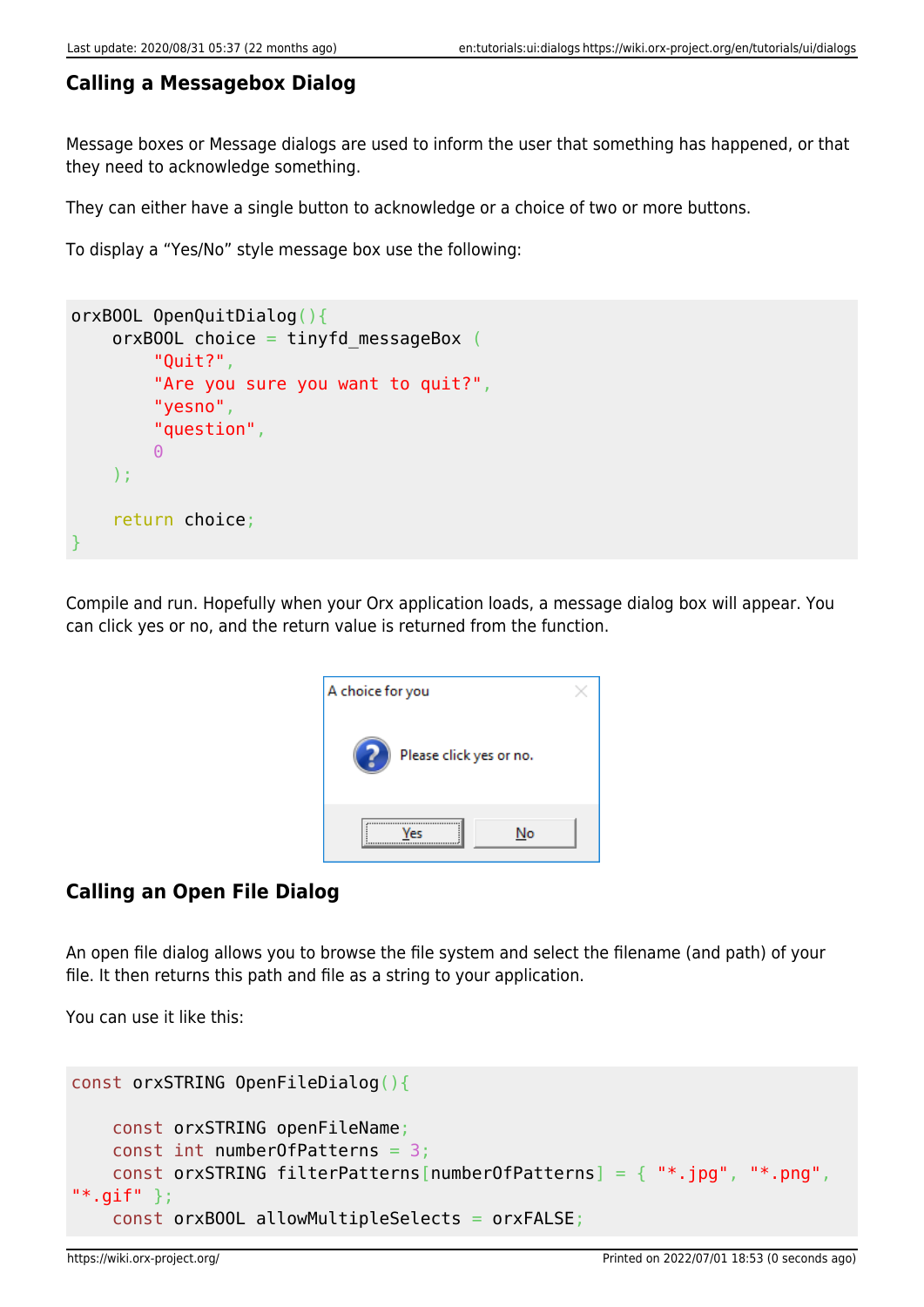```
 openFileName = tinyfd_openFileDialog(
             "Select an image file.",
             "",
             numberOfPatterns,
             filterPatterns,
             "Image files (*.jpg, *.png, *.gif)",
            allowMultipleSelects
      );
       return openFileName;
}
                                                                            \circledcirc \circledcirc \times\exists \odotSelect an Orx .ini file containing curve data.
            orx-projects > orx-curvefx-editor > project > bin > linux32
         \overline{\phantom{0}}\mathcal{L}Name
                                                          \vee : Size
                                                                       : Modified
    Places
                             editor.ini
                                                               138 bytes 25/03/17
     ft Home
                            editord.ini
                                                               33 bytes 25/03/17
     Desktop
                            D orx.ini
                                                               573 bytes 25/03/17
     Documents
                                                               468 bytes 21:16
                            settings.ini
     も Downloads
     99 Music
     O Pictures
     ∐ Videos
     \Box linux32
    Devices
     Computer
                                             Orx config data file (*.ini, *.config, *.cfg) ∨
                                                           \curvearrowleft OK
                                                                          O Cancel
```
(Open File Dialog on Ubuntu Linux running KDE)

# **Calling a Save File Dialog**

In the same fashion as a opwn file dialog, you can also use a save file dialog:

```
const orxSTRING SaveFileDialog(){
    const orxSTRING saveFileName;
     const int numberOfPatterns = 2;
    const orxSTRING filterPatterns[numberOfPatterns] = { "*.mpq", "*.flv" };
     saveFileName = tinyfd_saveFileDialog (
         "Save video file",
```